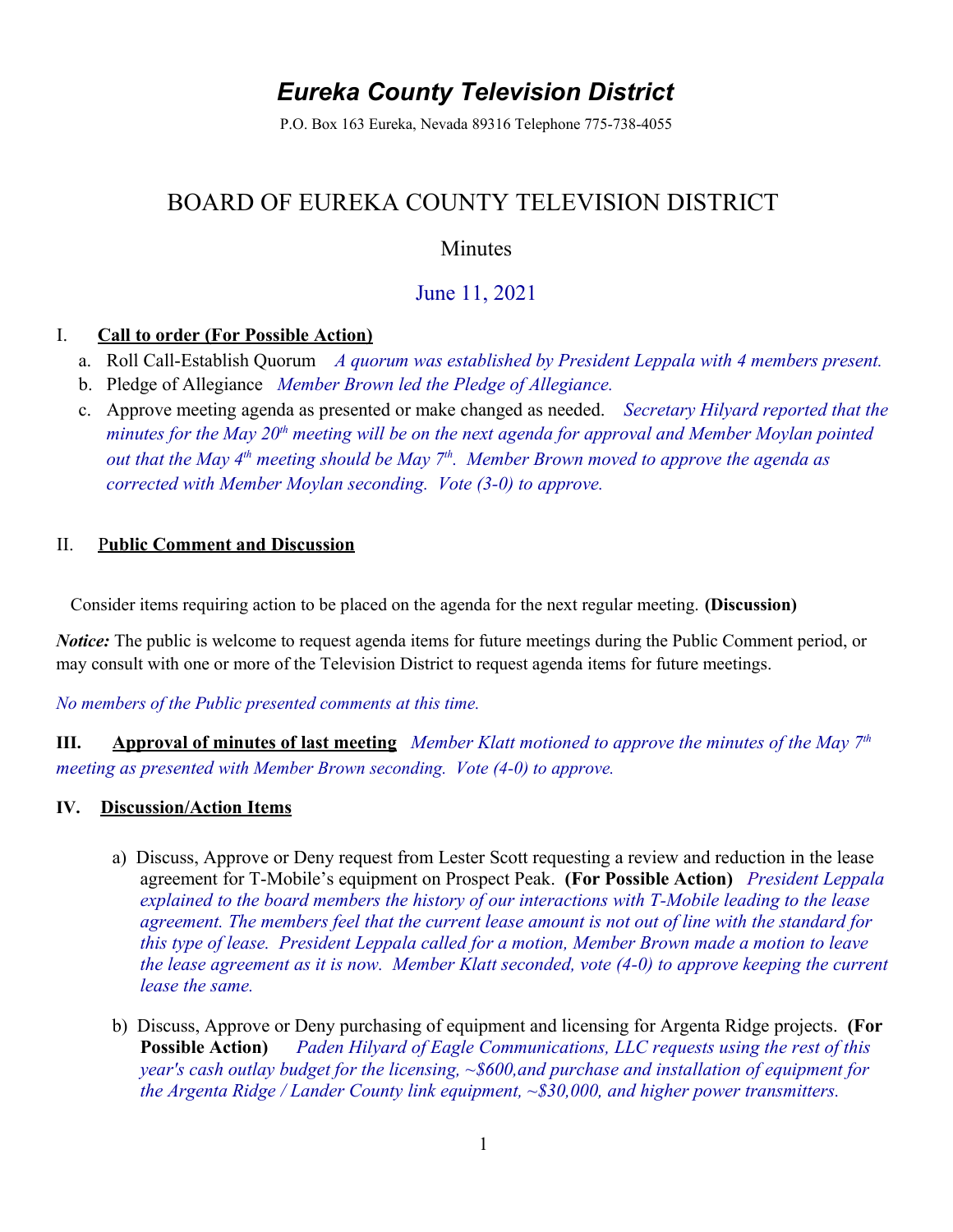c)Discussion of news from the National Translator Association (NTA) conference in Salt Lake City,Utah in May 2021 **(Discussion)** *Member Klatt reported on the conference with the following points standing out:*

*The NTA may change their name to the National Television Association in order to clear up confusion caused by the different definitions of 'Translator'.* 

*A notice in the "Translator" news letter from Quarter 2, 2020 shows that Nevada TV/LPTV/Translator licenses due to expire on October 1, 2022 have to have their applications filed by June 1, 2022.* 

- d)Discussion of 2021-2022 budget as approved by the Eureka County commissioners. **(Discussion)**  *The members discussed the \$66,900 budget cut. The biggest effect it will have is on the Argenta Ridge projects. That budget was cut to \$30,000. President Leppala feels that is not enough money for the current projects and expects to be submitting budget augmentations.*
- e)Discuss a partnership with Lander County for fiber use for Argenta Ridge. **(For Discussion Only)**  *Paden Hilyard of Eagle Communications, LLC reported the the Lander County commissioners have finally informed him of the requirements for an agreement between them and the Eureka Television District. He has a rough draft of the proposal finished and will get it ready for presentation at the Lander County commissioners meeting on June 27th, 2021. President Lepalla requested this be put on the next agenda for possible action.*

#### f)Expense Report **(For Possible Action)**

| Humboldt County Television District: | \$823.04 (Fiber service to Humboldt County) (June) |
|--------------------------------------|----------------------------------------------------|
| Eagle Communications:                | \$3000.00 maintenance agreement (June)             |
| <b>Switch Data Center</b>            | $$1629.03$ (June)                                  |
| Janeen Hilyard                       | \$1500. Administrative Services (June)             |

Any other bills received after the agenda was posted. (A list of bills and supporting documents will be submitted to the Board at the meeting). *Member Brown questioned the \$203.13 Carrier Taxes on the Switch bill since we are a tax exempt entity. Secretary Hilyard will find out about it and report at the July 9, 2021 meeting.*

*President Leppala read the bills and Member Klatt made a motion to accept the bills as presented, Member Moylan seconded, vote (4-0) to approve.*

#### **V. Maintenance Report (For Discussion Only)**

a) Mary's Mountain *Minor issues were caused to the TV feeds because of Network errors. Cleared up and running fine now.*

b) White Pine County Feed and Programming *Nothing to report.*

c) Argenta Ridge *Cummings serviced the generator Tuesday the 8th of May, 2021. They replaced the magnetic sensor, found other worn out parts that need replaced. When the generator performed its weekly startup and run cycle it error-ed again and stopped . Paden informed Cummings and they will go back to the site Monday the 14th of May, 2021 and troubleshoot the problem and also replace the other worn out parts.*

d) Tank Hill *Nothing to report.*